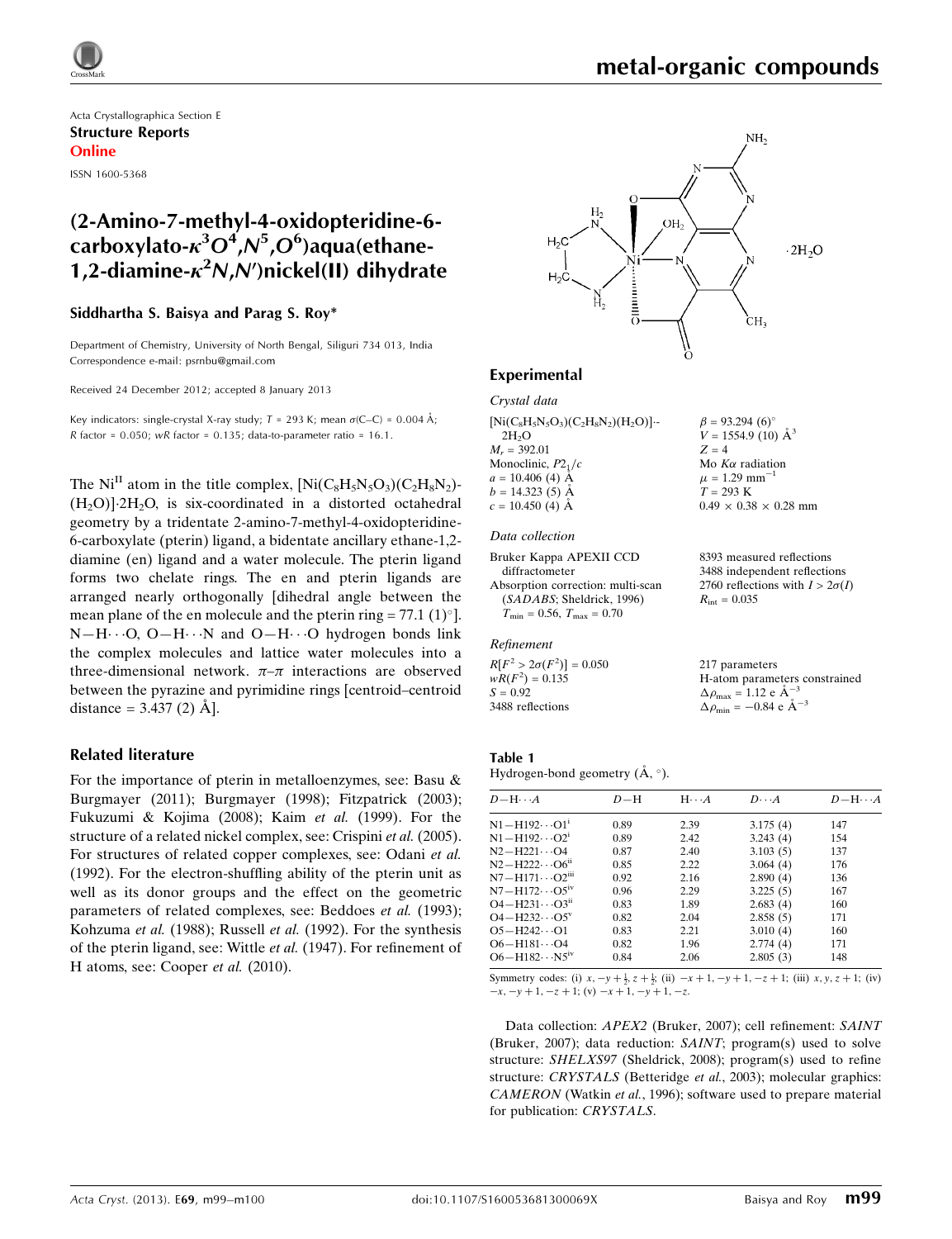# metal-organic compounds

The authors are grateful to the UGC, New Delhi, for financial assistance (SAP–DRS program). Thanks are due to the CSMCRI, Bhavnagar, Gujrat, India, for the X-ray structural data and elemental analysis data, and the University of North Bengal for infrastructure.

Supplementary data and figures for this paper are available from the IUCr electronic archives (Reference: HY2612).

### References

- [Basu, P. & Burgmayer, S. J. N. \(2011\).](https://scripts.iucr.org/cgi-bin/cr.cgi?rm=pdfbb&cnor=hy2612&bbid=BB1) Coord. Chem. Rev. 255, 1016–1038.
- [Beddoes, R. L., Russell, J. R., Garner, C. D. & Joule, J. A. \(1993\).](https://scripts.iucr.org/cgi-bin/cr.cgi?rm=pdfbb&cnor=hy2612&bbid=BB2) Acta Cryst. C49[, 1649–1652.](https://scripts.iucr.org/cgi-bin/cr.cgi?rm=pdfbb&cnor=hy2612&bbid=BB2)
- [Betteridge, P. W., Carruthers, J. R., Cooper, R. I., Prout, K. & Watkin, D. J.](https://scripts.iucr.org/cgi-bin/cr.cgi?rm=pdfbb&cnor=hy2612&bbid=BB3) (2003). [J. Appl. Cryst.](https://scripts.iucr.org/cgi-bin/cr.cgi?rm=pdfbb&cnor=hy2612&bbid=BB3) 36, 1487.
- Bruker (2007). APEX2 and SAINT[. Bruker AXS Inc., Madison, Wisconsin,](https://scripts.iucr.org/cgi-bin/cr.cgi?rm=pdfbb&cnor=hy2612&bbid=BB4) [USA.](https://scripts.iucr.org/cgi-bin/cr.cgi?rm=pdfbb&cnor=hy2612&bbid=BB4)
- [Burgmayer, S. J. N. \(1998\).](https://scripts.iucr.org/cgi-bin/cr.cgi?rm=pdfbb&cnor=hy2612&bbid=BB5) Struct. Bond. 92, 67–119.
- [Cooper, R. I., Thompson, A. L. & Watkin, D. J. \(2010\).](https://scripts.iucr.org/cgi-bin/cr.cgi?rm=pdfbb&cnor=hy2612&bbid=BB6) J. Appl. Cryst. 43, 1100– [1107.](https://scripts.iucr.org/cgi-bin/cr.cgi?rm=pdfbb&cnor=hy2612&bbid=BB6)
- [Crispini, A., Pucci, D., Bellusci, A., Barberio, G., Deda, M. L., Cataldi, A. &](https://scripts.iucr.org/cgi-bin/cr.cgi?rm=pdfbb&cnor=hy2612&bbid=BB7) [Ghedini, M. \(2005\).](https://scripts.iucr.org/cgi-bin/cr.cgi?rm=pdfbb&cnor=hy2612&bbid=BB7) Cryst. Growth Des. 5, 1597–1601.
- [Fitzpatrick, P. F. \(2003\).](https://scripts.iucr.org/cgi-bin/cr.cgi?rm=pdfbb&cnor=hy2612&bbid=BB8) Biochemistry, 42, 14083–14091.
- [Fukuzumi, S. & Kojima, T. \(2008\).](https://scripts.iucr.org/cgi-bin/cr.cgi?rm=pdfbb&cnor=hy2612&bbid=BB9) J. Biol. Inorg. Chem. 13, 321–333.
- [Kaim, W., Schwederski, B., Heilmann, O. & Hornun, F. M. \(1999\).](https://scripts.iucr.org/cgi-bin/cr.cgi?rm=pdfbb&cnor=hy2612&bbid=BB10) Coord. [Chem. Rev.](https://scripts.iucr.org/cgi-bin/cr.cgi?rm=pdfbb&cnor=hy2612&bbid=BB10) 182, 323–342.
- [Kohzuma, T., Odani, A., Morita, Y., Takani, M. & Yamauchi, O. \(1988\).](https://scripts.iucr.org/cgi-bin/cr.cgi?rm=pdfbb&cnor=hy2612&bbid=BB11) Inorg. Chem. 27[, 3854–3858.](https://scripts.iucr.org/cgi-bin/cr.cgi?rm=pdfbb&cnor=hy2612&bbid=BB11)
- [Odani, A., Masuda, H., Inukai, K. & Yamauchi, O. \(1992\).](https://scripts.iucr.org/cgi-bin/cr.cgi?rm=pdfbb&cnor=hy2612&bbid=BB12) J. Am. Chem. Soc. 114[, 6294–6300.](https://scripts.iucr.org/cgi-bin/cr.cgi?rm=pdfbb&cnor=hy2612&bbid=BB12)
- [Russell, J. R., Garner, C. D. & Joule, J. A. \(1992\).](https://scripts.iucr.org/cgi-bin/cr.cgi?rm=pdfbb&cnor=hy2612&bbid=BB13) J. Chem. Soc. Perkin Trans. 1, [pp. 1245–1249.](https://scripts.iucr.org/cgi-bin/cr.cgi?rm=pdfbb&cnor=hy2612&bbid=BB13)
- Sheldrick, G. M. (1996). SADABS. University of Göttingen, Germany.
- [Sheldrick, G. M. \(2008\).](https://scripts.iucr.org/cgi-bin/cr.cgi?rm=pdfbb&cnor=hy2612&bbid=BB15) Acta Cryst. A64, 112–122.
- [Watkin, D. J., Prout, C. K. & Pearce, L. J. \(1996\).](https://scripts.iucr.org/cgi-bin/cr.cgi?rm=pdfbb&cnor=hy2612&bbid=BB16) CAMERON. Chemical [Crystallography Laboratory, Oxford, England.](https://scripts.iucr.org/cgi-bin/cr.cgi?rm=pdfbb&cnor=hy2612&bbid=BB16)
- [Wittle, E. L., O'Dell, B. L., Vandenbelt, J. M. & Pfiffner, J. J. \(1947\).](https://scripts.iucr.org/cgi-bin/cr.cgi?rm=pdfbb&cnor=hy2612&bbid=BB17) J. Am. Chem. Soc. 69[, 1786–1792.](https://scripts.iucr.org/cgi-bin/cr.cgi?rm=pdfbb&cnor=hy2612&bbid=BB17)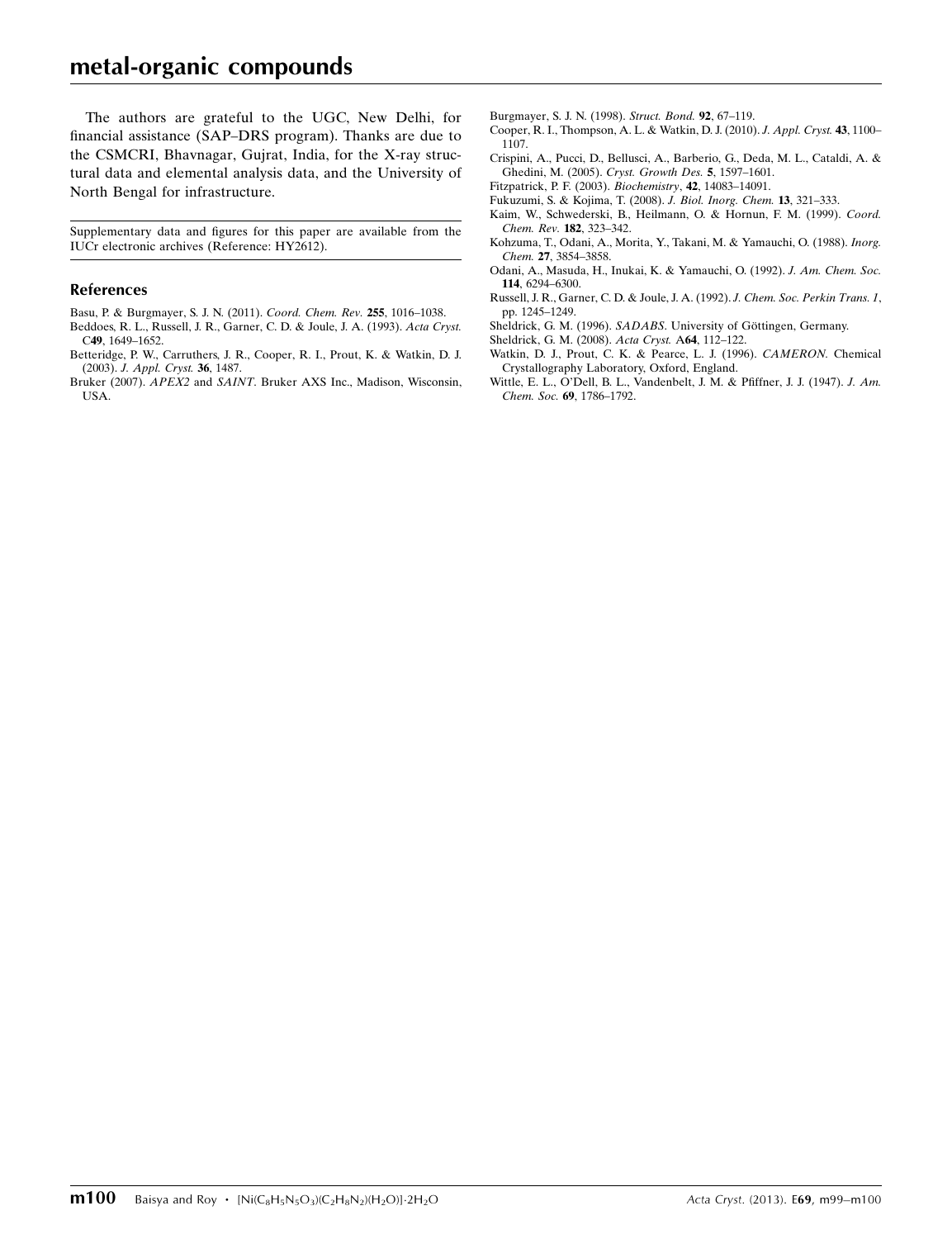# **supporting information**

*Acta Cryst.* (2013). E**69**, m99–m100 [doi:10.1107/S160053681300069X]

# **(2-Amino-7-methyl-4-oxidopteridine-6-carboxylato-***κ***<sup>3</sup>** *O***<sup>4</sup> ,***N***<sup>5</sup> ,***O***<sup>6</sup> )aqua- (ethane-1,2-diamine-***κ***<sup>2</sup>** *N***,***N***′)nickel(II) dihydrate**

# **Siddhartha S. Baisya and Parag S. Roy**

## **S1. Comment**

The importance of pterins in several classes of metalloenzymes has catalysed symbiotic developments of their coordination chemistry (Basu & Burgmayer, 2011; Burgmayer, 1998; Fitzpatrick, 2003; Fukuzumi & Kojima, 2008; Kaim *et al.*, 1999). A SciFinder search reveals the existence of only one structurally characterized nickel(II)–pterin complex (Crispini *et al.*, 2005), thereby highlighting the urgency of development in this direction. The present endeavour is concerned with the title complex, possessing both a tridentate pterin ligand and a *σ*-donor ligand like en. The sixcoordinated  $Ni<sup>II</sup>$  atom shows departure from a regular octahedral geometry with respect to both bond lengths and angles (Fig. 1). The equatorial plane is formed by the two N atoms (N1, N2) of en, the pyrazine ring N atom (N3) of the pterin ligand and the aqua O atom (O6). The axial positions are occupied by the two pterin O atoms (O1 and O3), with the latter one forming the longest axial bond [2.327 (2) Å]. One important factor causing distortion from regular octahedral geometry is that this pterin ligand forms two five-membered chelate rings with small bite angles [76.31 (9) and 77.20 (10)°], instead of only one per pterin ligand for the earlier case (Crispini *et al.*, 2005). A perusal of the charge balance of this complex indicates that this pterin ligand acts as a binegative tridentate ONO-donor. A near orthogonal disposition of the en ligand and pterin chelate ring is observed, which helps to minimize the steric repulsion. Of the three axes, least deviation from linearity is observed in the N3—Ni1—N2 direction [177.56 (11) $^{\circ}$ ], where the highest electron density is concentrated [Ni1—N3 = 1.976 (2), Ni1—N2 = 2.065 (3) Å]. It represents the unique combination of a  $\sigma$ -donor atom N2 (en) and the N3 atom of the redox noninnocent pterin ligand from the opposite directions of the Ni<sup>II</sup> centre  $(d^8)$ , with possible assistance from the *π*-donating phenolate and carboxylate O atoms (Kohzuma *et al.*, 1988). Again, location of the pyrazine ring N atom (N3) in the equatorial plane is consistent with the earlier observations on related copper complexes (Odani *et al.*, 1992).

Although the exocyclic bond length data of the pyrazine ring, *e.g.* C3—C9 [1.527 (4) Å] and C4—C10 [1.503 (4) Å] reflect only limited conjugation with the pyrazine ring *π* system, the corresponding bond length data of the pyrimidine ring, C7—O3 [1.267 (3) Å] and C6—N7 [1.349 (4) Å] merit attention. Small deviations, *e.g.* 2.02° and 1.37° of the C7/N6/C6 and C5/N5/C6 segments respectively, with respect to the C6—N7 multiple bond, indicate near planarity for the pyrimidine ring. So it can participate in the electron-shuffling process by the pterin unit from the pyrazine ring N4 to the C7-carbonyl group, as per literature suggestion (Beddoes *et al.*, 1993; Russell *et al.*, 1992). Formation of the Ni1—O3 bond assists this process.

In the crystal, the complex molecules and lattice water molecules are linked by intermolecular N—H···O, O—H···N and O—H···O hydrogen bonds (Table 1) into a three-dimensional network. The lattice water molecules are decisive for the crystal packing (Figure 2).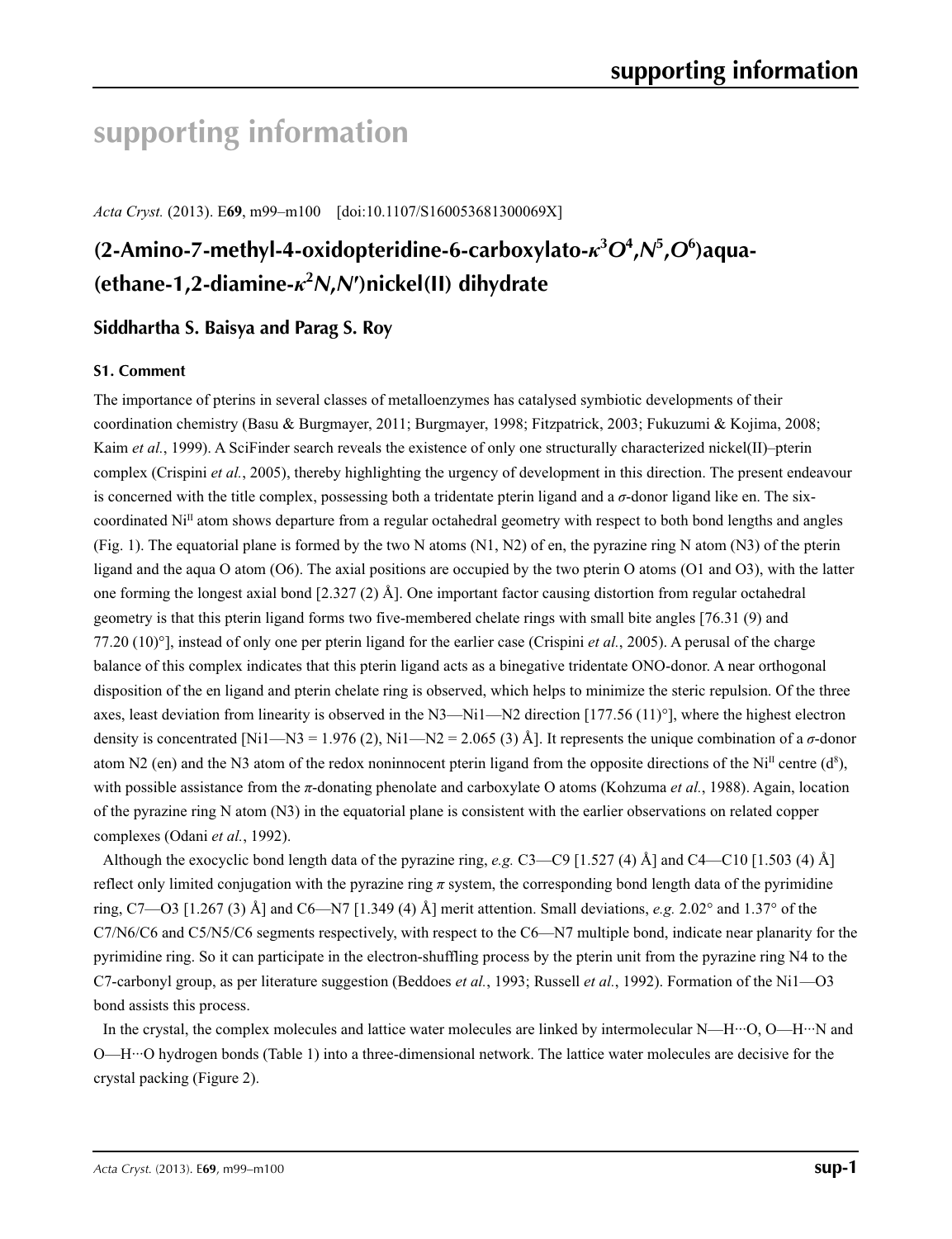## **S2. Experimental**

2-Amino-4-hydroxy-7-methylpteridine-6-carboxylic acid sesquihydrate  $(C_8H_7N_5O_3.1.5H_2O)$  was obtained by published procedure (Wittle *et al.*, 1947). The title complex was prepared by the slow addition of an aqueous alkaline solution (NaOH: 44 mg, 1.1 mmol) of the pterin ligand (124 mg, 0.5 mmol) to a well stirred warm (323 K; paraffin oil bath) aqueous reaction mixture containing NiSO4.7H2O (140 mg, 0.5 mmol) and 1,2-ethanediamine (36 mg, 0.6 mmol) under subdued light; final volume was 35 ml. The pH value was adjusted to 9.2 and the stirring was continued for 3 h. Upon standing, the reaction medium deposited yellow-brown crystals after 2 days, which were suitable for single-crystal X-ray diffraction (yield: 30%). Analytically pure compound could be obtained by filtration, repeated washing with small quantities of water and drying *in vacuo* over silica gel. Analysis, calculated for  $C_{10}H_{19}N_7NiO_6$ : C 30.70, H 4.89, N 25.06%; found: C 30.51, H 5.11, N 24.55%.

## **S3. Refinement**

H atoms were all located in a difference map, but those attached to C atoms were repositioned geometrically. The H atoms were initially refined with soft restraints on bond lengths and angles to regularize their geometry  $(C-H = 0.93-$ 0.98, N—H = 0.86–0.89, O—H = 0.82 Å) and with  $U_{iso}(H) = 1.2-1.5U_{eq}(parent atom)$ , after which the positions were refined with riding constraints (Cooper *et al.*, 2010).



## **Figure 1**

The molecular structure of the title compound. Displacement ellipsoids are drawn at the 40% probability level. Lattice water molecules are omitted for clarity.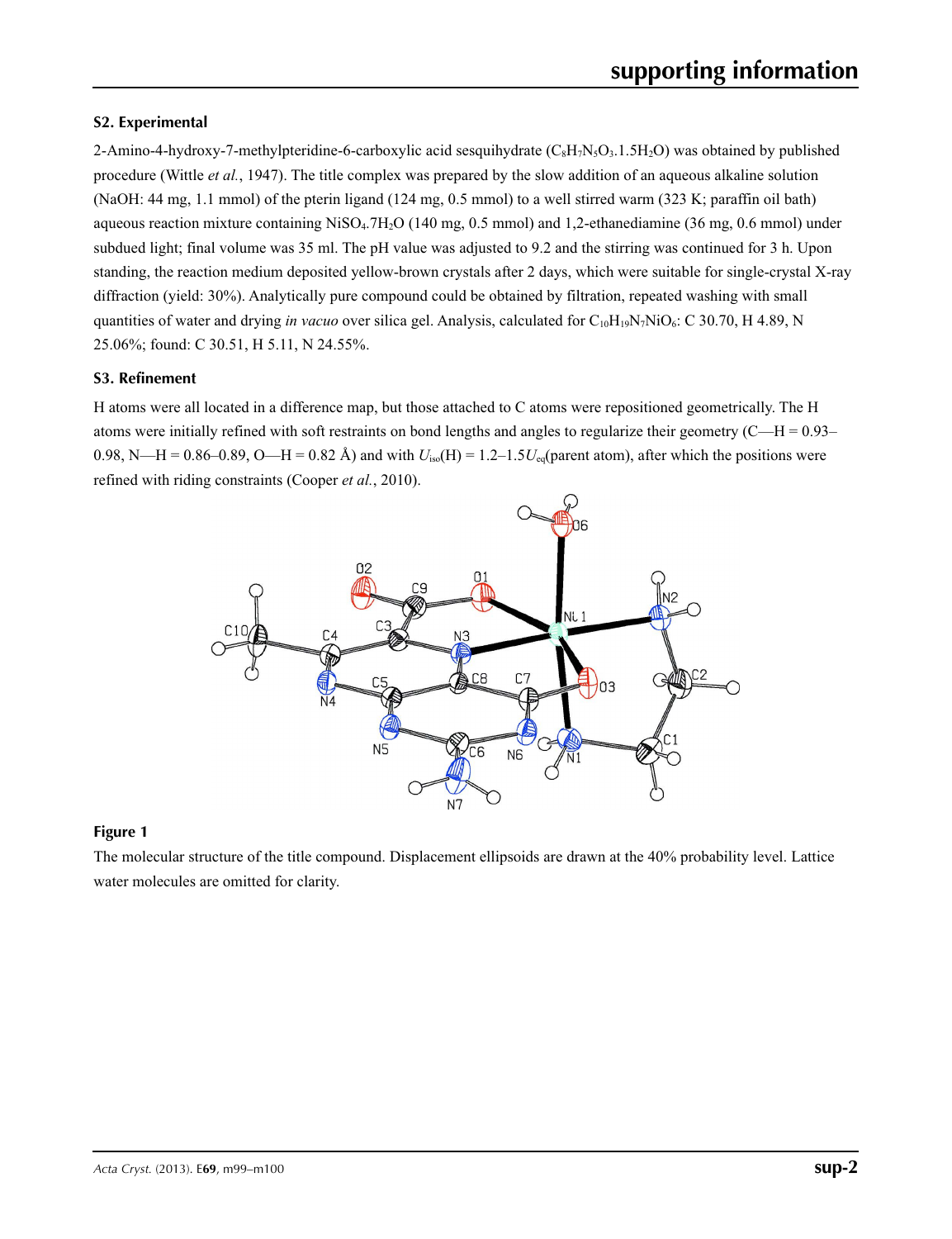

# **Figure 2**

The crystal packing diagram of the title compound, viewed along the *c* axis. Dotted lines indicate hydrogen bonds.

# (2-Amino-7-methyl-4-oxidopteridine-6-carboxylato-  $\kappa^3O^4$ , N<sup>5</sup>, O<sup>6</sup>)aqua(ethane-1, 2-diamine-  $\kappa^2N$ , N')nickel(II) **dihydrate**

| Crystal data                                                                                                                                                                                                                    |                                                                                                                                                                                                                                       |
|---------------------------------------------------------------------------------------------------------------------------------------------------------------------------------------------------------------------------------|---------------------------------------------------------------------------------------------------------------------------------------------------------------------------------------------------------------------------------------|
| $[Ni(C_8H_5N_5O_3)(C_2H_8N_2)(H_2O)]$ 2H <sub>2</sub> O<br>$M_r = 392.01$<br>Monoclinic, $P2_1/c$<br>Hall symbol: -P 2ybc<br>$a = 10.406$ (4) Å<br>$b = 14.323(5)$ Å<br>$c = 10.450$ (4) Å<br>$\beta$ = 93.294 (6) <sup>o</sup> | $F(000) = 816$<br>$D_x = 1.675$ Mg m <sup>-3</sup><br>Mo Ka radiation, $\lambda = 0.71073$ Å<br>Cell parameters from 8393 reflections<br>$\theta$ = 2.0–28.2°<br>$\mu$ = 1.29 mm <sup>-1</sup><br>$T = 293 \text{ K}$<br>Plate, brown |
| $V = 1554.9$ (10) Å <sup>3</sup><br>$Z=4$<br>Data collection                                                                                                                                                                    | $0.49 \times 0.38 \times 0.28$ mm                                                                                                                                                                                                     |
| Bruker Kappa APEXII CCD<br>diffractometer<br>Graphite monochromator<br>$\varphi \& \omega$ scans                                                                                                                                | Absorption correction: multi-scan<br>(SADABS; Sheldrick, 1996)<br>$T_{\min} = 0.56$ , $T_{\max} = 0.70$<br>8393 measured reflections<br>3488 independent reflections                                                                  |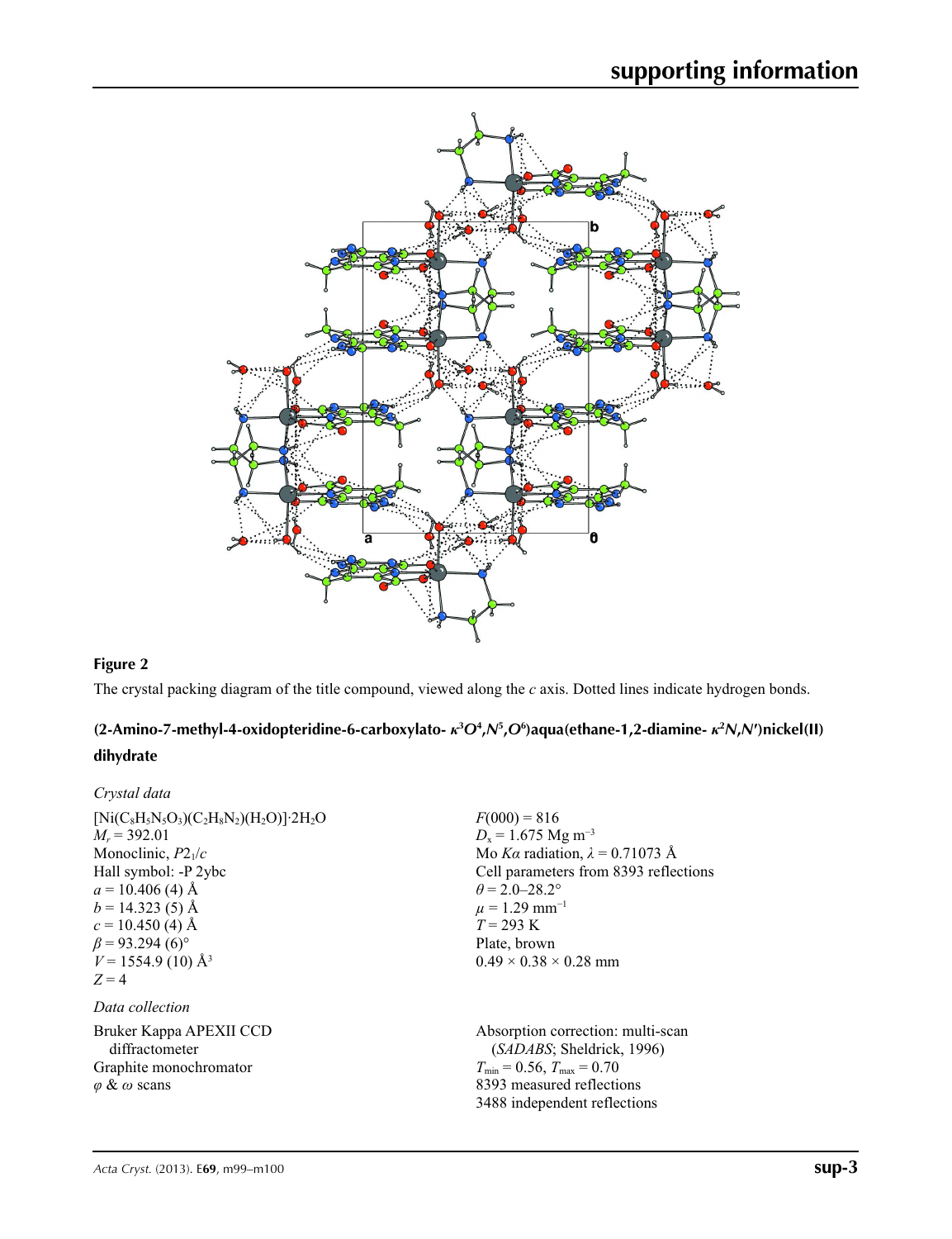| $h = -13 \rightarrow 13$                                     |
|--------------------------------------------------------------|
| $k = -18 \rightarrow 15$                                     |
| $l = -11 \rightarrow 13$                                     |
|                                                              |
| Primary atom site location: structure-invariant              |
| direct methods                                               |
| Hydrogen site location: difference Fourier map               |
| H-atom parameters constrained                                |
| Method = Modified Sheldrick $w = 1/[\sigma^2(F^2) +$         |
| $(0.09P)^2 + 1.95P$ ,                                        |
| where $P = (\max(F_0^2, 0) + 2F_c^2)/3$                      |
| $(\Delta/\sigma)_{\text{max}} = 0.001$                       |
| $\Delta \rho_{\text{max}} = 1.12 \text{ e } \text{\AA}^{-3}$ |
| $\Delta\rho_{\rm min} = -0.84 \text{ e } \text{\AA}^{-3}$    |
|                                                              |

*Special details*

**Experimental**. The crystal was placed in the cold stream of an Oxford Cryosystems open-flow nitrogen cryostat (Cosier, J. & Glazer, A.*M*., 1986. J. Appl. Cryst. 105–107) with a nominal stability of 0.1 K.

*Fractional atomic coordinates and isotropic or equivalent isotropic displacement parameters (Å<sup>2</sup>)* 

|                | $\boldsymbol{\chi}$ | $\mathcal{Y}$ | Ζ          | $U_{\rm iso}$ */ $U_{\rm eq}$ |  |
|----------------|---------------------|---------------|------------|-------------------------------|--|
| Ni1            | 0.33168(3)          | 0.37414(3)    | 0.40998(3) | 0.0270                        |  |
| O <sub>1</sub> | 0.2677(2)           | 0.35342(17)   | 0.2158(2)  | 0.0355                        |  |
| C9             | 0.1450(3)           | 0.3461(2)     | 0.1944(3)  | 0.0297                        |  |
| O2             | 0.0914(2)           | 0.3290(2)     | 0.0880(2)  | 0.0430                        |  |
| C <sub>3</sub> | 0.0659(3)           | 0.3591(2)     | 0.3117(3)  | 0.0255                        |  |
| N3             | 0.1423(2)           | 0.37361(17)   | 0.4173(2)  | 0.0245                        |  |
| C8             | 0.0909(3)           | 0.3850(2)     | 0.5295(3)  | 0.0236                        |  |
| C <sub>5</sub> | $-0.0427(3)$        | 0.3859(2)     | 0.5402(3)  | 0.0248                        |  |
| N <sub>4</sub> | $-0.1228(2)$        | 0.37363(19)   | 0.4340(2)  | 0.0282                        |  |
| C4             | $-0.0692(3)$        | 0.3588(2)     | 0.3213(3)  | 0.0279                        |  |
| C10            | $-0.1616(3)$        | 0.3442(3)     | 0.2074(3)  | 0.0400                        |  |
| H111           | $-0.1653$           | 0.2810        | 0.1853     | $0.0637*$                     |  |
| H113           | $-0.1353$           | 0.3768        | 0.1326     | $0.0631*$                     |  |
| H112           | $-0.2477$           | 0.3644        | 0.2257     | $0.0629*$                     |  |
| N <sub>5</sub> | $-0.0930(2)$        | 0.39909(19)   | 0.6560(2)  | 0.0285                        |  |
| C6             | $-0.0042(3)$        | 0.4045(2)     | 0.7565(3)  | 0.0290                        |  |
| N6             | 0.1283(2)           | 0.4046(2)     | 0.7564(2)  | 0.0310                        |  |
| C7             | 0.1792(3)           | 0.3970(2)     | 0.6422(3)  | 0.0268                        |  |
| O <sub>3</sub> | 0.2995(2)           | 0.39847(18)   | 0.6257(2)  | 0.0369                        |  |
| N7             | $-0.0522(3)$        | 0.4136(3)     | 0.8732(3)  | 0.0489                        |  |
| O <sub>6</sub> | 0.3383(2)           | 0.51989(16)   | 0.3730(2)  | 0.0341                        |  |
| H182           | 0.2833              | 0.5626        | 0.3735     | $0.0551*$                     |  |
| H181           | 0.3889              | 0.5230        | 0.3156     | $0.0554*$                     |  |
| N1             | 0.3513(3)           | 0.2334(2)     | 0.4537(3)  | 0.0343                        |  |
| C <sub>1</sub> | 0.4854(4)           | 0.2201(3)     | 0.5050(4)  | 0.0463                        |  |
| C2             | 0.5735(3)           | 0.2713(3)     | 0.4201(4)  | 0.0475                        |  |
| N2             | 0.5298(3)           | 0.36927(19)   | 0.4057(3)  | 0.0343                        |  |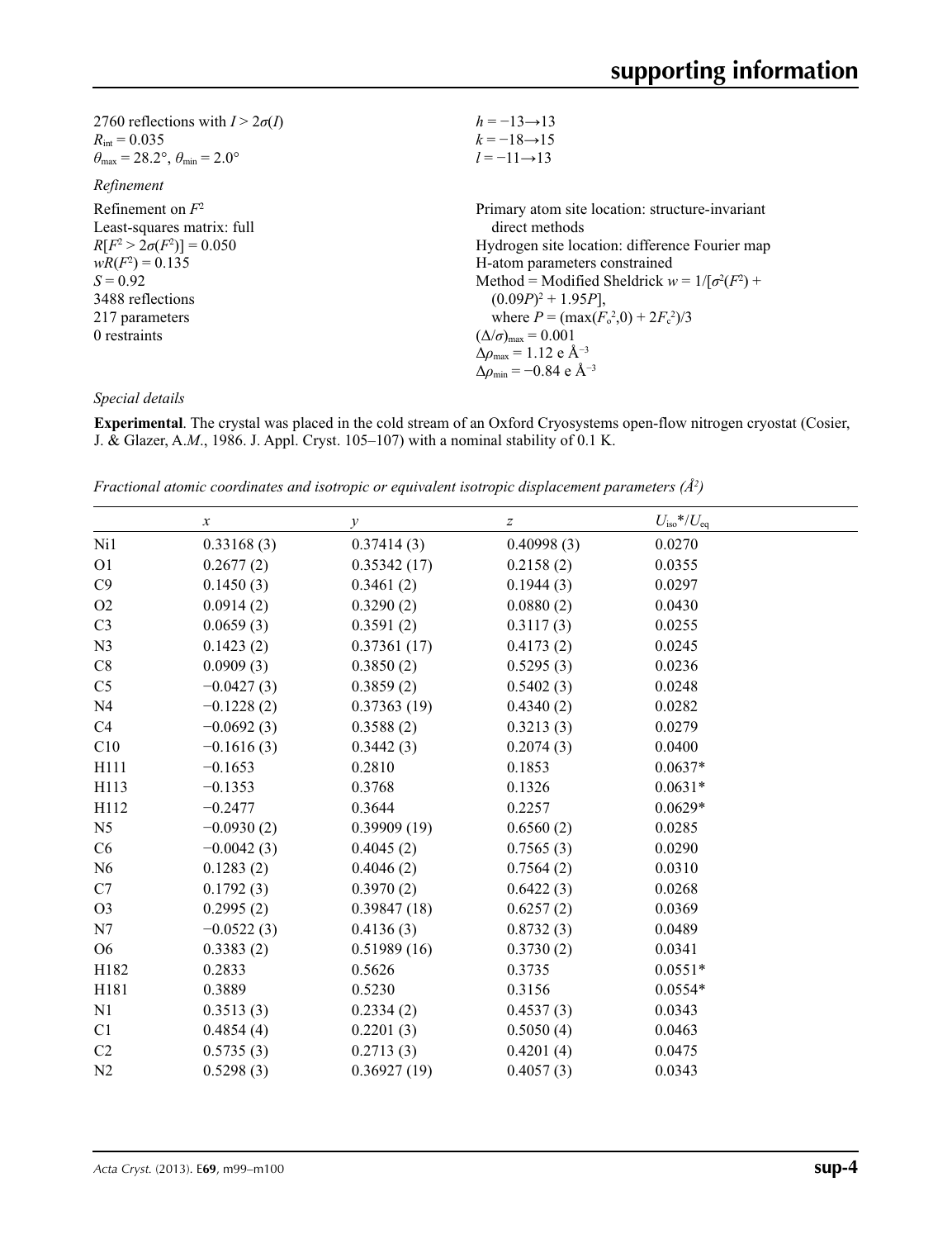# **supporting information**

| H <sub>221</sub>  | 0.5559    | 0.3888    | 0.3326       | $0.0516*$ |
|-------------------|-----------|-----------|--------------|-----------|
| H <sub>222</sub>  | 0.5630    | 0.3994    | 0.4691       | $0.0520*$ |
| H <sub>2</sub> 11 | 0.6626    | 0.2705    | 0.4560       | $0.0603*$ |
| H <sub>2</sub> 12 | 0.5706    | 0.2394    | 0.3383       | $0.0606*$ |
| H <sub>2</sub> 02 | 0.5096    | 0.1546    | 0.5123       | $0.0585*$ |
| H <sub>201</sub>  | 0.4910    | 0.2482    | 0.5908       | $0.0590*$ |
| H <sub>192</sub>  | 0.2966    | 0.2195    | 0.5135       | $0.0560*$ |
| H191              | 0.3371    | 0.2006    | 0.3817       | $0.0561*$ |
| O4                | 0.5313(3) | 0.5259(3) | 0.2007(3)    | 0.0699    |
| H <sub>231</sub>  | 0.5947    | 0.5499    | 0.2395       | $0.1050*$ |
| H <sub>2</sub> 32 | 0.5749    | 0.5189    | 0.1384       | $0.1048*$ |
| O <sub>5</sub>    | 0.2936(3) | 0.4894(2) | $-0.0008(3)$ | 0.0646    |
| H <sub>241</sub>  | 0.3113    | 0.5370    | 0.0413       | $0.1023*$ |
| H <sub>242</sub>  | 0.3059    | 0.4542    | 0.0622       | $0.1021*$ |
| H <sub>171</sub>  | 0.0041    | 0.4206    | 0.9433       | $0.0500*$ |
| H172              | $-0.1306$ | 0.4416    | 0.8977       | $0.0500*$ |
|                   |           |           |              |           |

*Atomic displacement parameters (Å2 )*

|                | $U^{11}$   | $U^{22}$   | $U^{33}$   | $U^{12}$       | $U^{13}$      | $U^{23}$       |
|----------------|------------|------------|------------|----------------|---------------|----------------|
| Ni1            | 0.0198(2)  | 0.0344(2)  | 0.0270(2)  | $-0.00059(15)$ | 0.00148(14)   | $-0.00027(15)$ |
| O <sub>1</sub> | 0.0291(12) | 0.0516(15) | 0.0262(11) | $-0.0017(10)$  | 0.0057(9)     | $-0.0032(10)$  |
| C9             | 0.0317(16) | 0.0329(16) | 0.0248(14) | 0.0026(12)     | 0.0035(12)    | 0.0003(12)     |
| O2             | 0.0388(13) | 0.0651(17) | 0.0246(11) | 0.0035(12)     | $-0.0024(9)$  | $-0.0070(11)$  |
| C <sub>3</sub> | 0.0270(15) | 0.0261(15) | 0.0230(13) | 0.0008(11)     | $-0.0010(11)$ | $-0.0025(11)$  |
| N <sub>3</sub> | 0.0232(12) | 0.0270(12) | 0.0234(12) | $-0.0004(9)$   | 0.0012(9)     | $-0.0012(9)$   |
| C8             | 0.0213(13) | 0.0270(15) | 0.0225(13) | 0.0001(11)     | 0.0002(10)    | 0.0002(11)     |
| C <sub>5</sub> | 0.0243(14) | 0.0264(15) | 0.0236(13) | 0.0007(11)     | 0.0010(11)    | 0.0007(11)     |
| N <sub>4</sub> | 0.0210(12) | 0.0360(14) | 0.0273(12) | $-0.0003(10)$  | $-0.0011(9)$  | 0.0011(10)     |
| C <sub>4</sub> | 0.0254(14) | 0.0316(16) | 0.0261(14) | $-0.0005(11)$  | $-0.0026(11)$ | 0.0014(12)     |
| C10            | 0.0275(16) | 0.062(2)   | 0.0293(16) | 0.0013(15)     | $-0.0087(13)$ | $-0.0057(15)$  |
| N <sub>5</sub> | 0.0222(12) | 0.0391(15) | 0.0242(12) | 0.0033(10)     | 0.0026(9)     | $-0.0006(10)$  |
| C <sub>6</sub> | 0.0281(15) | 0.0344(16) | 0.0245(14) | 0.0061(12)     | 0.0006(11)    | 0.0019(12)     |
| N <sub>6</sub> | 0.0258(13) | 0.0416(15) | 0.0252(12) | 0.0018(11)     | $-0.0016(10)$ | $-0.0017(11)$  |
| C7             | 0.0233(14) | 0.0311(16) | 0.0255(14) | 0.0000(11)     | $-0.0018(11)$ | $-0.0014(12)$  |
| O <sub>3</sub> | 0.0213(11) | 0.0557(15) | 0.0332(12) | $-0.0005(10)$  | $-0.0013(9)$  | $-0.0076(10)$  |
| N7             | 0.0346(16) | 0.090(3)   | 0.0223(13) | 0.0139(16)     | 0.0031(11)    | $-0.0031(15)$  |
| O <sub>6</sub> | 0.0233(10) | 0.0379(13) | 0.0413(12) | 0.0031(9)      | 0.0028(9)     | 0.0008(10)     |
| N1             | 0.0297(14) | 0.0376(15) | 0.0361(14) | $-0.0018(11)$  | 0.0058(11)    | 0.0034(12)     |
| C1             | 0.042(2)   | 0.047(2)   | 0.049(2)   | 0.0061(16)     | $-0.0049(16)$ | 0.0111(17)     |
| C <sub>2</sub> | 0.0299(18) | 0.047(2)   | 0.065(2)   | 0.0032(15)     | $-0.0009(17)$ | 0.0042(19)     |
| N2             | 0.0263(13) | 0.0369(15) | 0.0396(15) | $-0.0014(11)$  | 0.0009(11)    | 0.0022(12)     |
| O <sub>4</sub> | 0.0535(18) | 0.117(3)   | 0.0386(15) | $-0.0370(18)$  | $-0.0034(13)$ | 0.0002(16)     |
| O <sub>5</sub> | 0.065(2)   | 0.0592(19) | 0.071(2)   | 0.0075(15)     | 0.0150(16)    | 0.0168(16)     |
|                |            |            |            |                |               |                |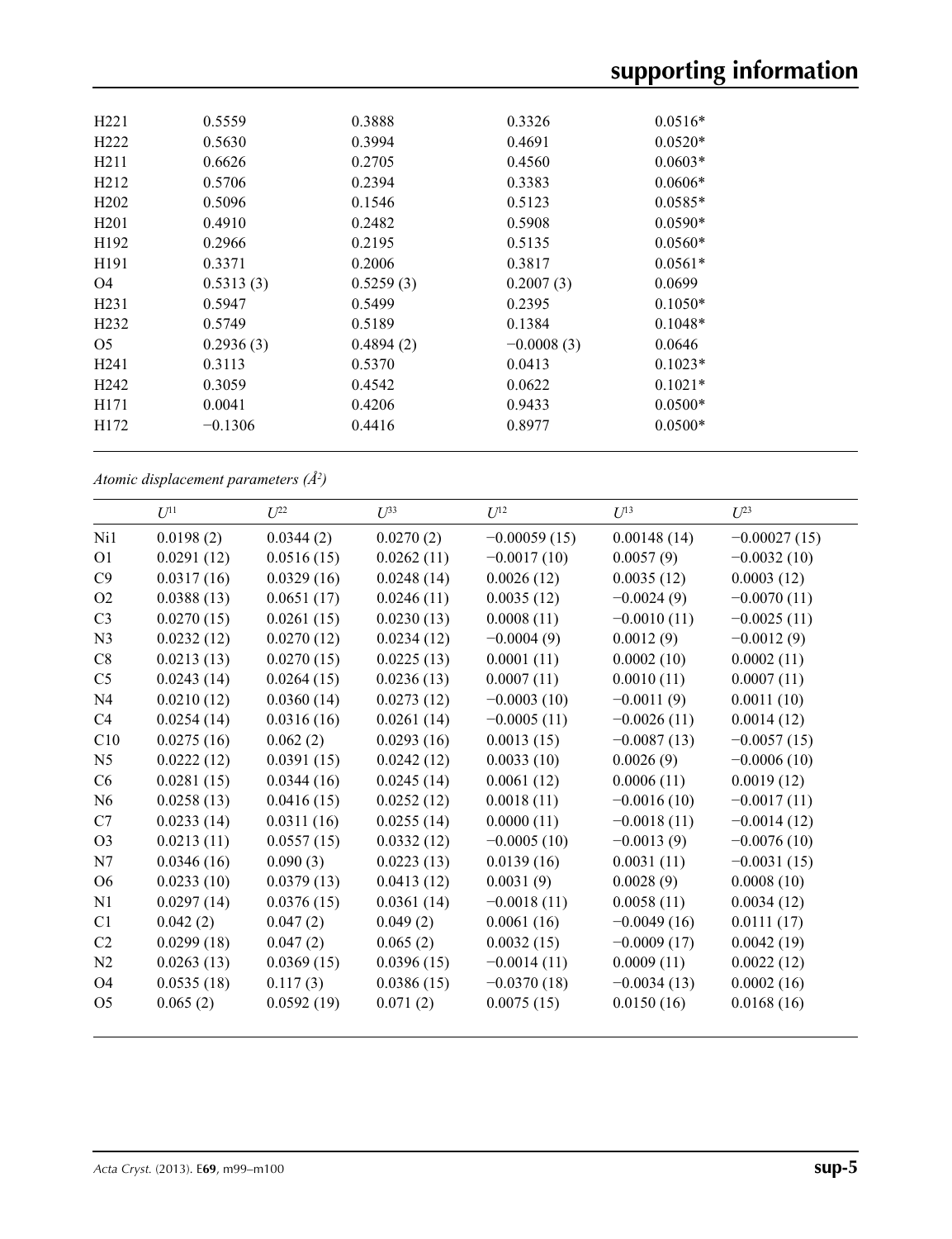*Geometric parameters (Å, º)*

| $Ni1 - O1$      | 2.120(2)   | $C6 - N7$              | 1.350(4)    |
|-----------------|------------|------------------------|-------------|
| $Ni1 - N3$      | 1.977(3)   | $N6-C7$                | 1.338(4)    |
| $Ni1 - O3$      | 2.324(2)   | $C7 - 03$              | 1.273(4)    |
| $Ni1 - O6$      | 2.125(2)   | $N7 - H171$            | 0.917       |
| $Ni1 - N1$      | 2.075(3)   | N7-H172                | 0.958       |
| $Ni1 - N2$      | 2.066(3)   | O6-H182                | 0.838       |
| $O1 - C9$       | 1.288(4)   | $O6 - H181$            | 0.821       |
| $C9 - O2$       | 1.239(4)   | $N1 - C1$              | 1.478(5)    |
| $C9 - C3$       | 1.527(4)   | $N1 - H192$            | 0.892       |
| $C3 - N3$       | 1.339(4)   | $N1 - H191$            | 0.892       |
| $C3-C4$         | 1.416(4)   | $C1 - C2$              | 1.503(5)    |
| $N3-C8$         | 1.326(4)   | $Cl$ -H <sub>202</sub> | 0.974       |
| $C8-C5$         | 1.401(4)   | $Cl$ -H <sub>201</sub> | 0.981       |
| $C8-C7$         | 1.461(4)   | $C2 - N2$              | 1.479(5)    |
| $C5 - N4$       | 1.361(4)   | $C2 - H211$            | 0.980       |
| $C5 - N5$       | 1.359(4)   | $C2 - H212$            | 0.969       |
| $N4 - C4$       | 1.349(4)   | $N2 - H221$            | 0.872       |
| $C4 - C10$      | 1.501(4)   | $N2 - H222$            | 0.847       |
| $C10 - H111$    | 0.934      | O4-H231                | 0.828       |
| $C10 - H113$    | 0.965      | O4-H232                | 0.821       |
| $C10 - H112$    | 0.970      | $O5 - H241$            | 0.827       |
| $N5-C6$         | 1.361(4)   | O5-H242                | 0.833       |
| $C6 - N6$       | 1.378(4)   |                        |             |
| $O1 - Ni1 - N3$ | 77.16(10)  | $C5 - N5 - C6$         | 114.6(2)    |
| $O1 - Ni1 - O3$ | 153.46(8)  | $N5-C6-N6$             | 129.4(3)    |
| $N3 - N11 - 03$ | 76.30(9)   | $N5 - C6 - N7$         | 115.6(3)    |
| $O1 - Ni1 - O6$ | 88.57 (10) | $N6 - C6 - N7$         | 115.0(3)    |
| $N3 - N11 - 06$ | 93.08(9)   | $C6 - N6 - C7$         | 116.6(2)    |
| $O3 - Ni1 - O6$ | 92.13 (9)  | $C8-C7-N6$             | 117.7(3)    |
| $O1 - Ni1 - N1$ | 95.53(11)  | $C8 - C7 - O3$         | 118.1(3)    |
| $N3 - N11 - N1$ | 94.21 (11) | $N6 - C7 - O3$         | 124.2(3)    |
| $O3 - Ni1 - N1$ | 87.12 (10) | $Ni1 - O3 - C7$        | 109.05 (19) |
| $O6 - Ni1 - N1$ | 172.28(9)  | $C6 - N7 - H171$       | 118.7       |
| $O1 - Ni1 - N2$ | 103.50(11) | C6-N7-H172             | 130.3       |
| $N3 - N11 - N2$ | 177.63(11) | H171-N7-H172           | 104.8       |
| $O3 - Ni1 - N2$ | 103.04(10) | Ni1-06-H182            | 133.3       |
| $O6 - Ni1 - N2$ | 89.22 (10) | Ni1-06-H181            | 102.4       |
| $N1 - N11 - N2$ | 83.47 (11) | H182-O6-H181           | 115.6       |
| $Ni1 - O1 - C9$ | 115.57(18) | $Ni1 - N1 - C1$        | 106.5(2)    |
| $O1 - C9 - O2$  | 124.2(3)   | Ni1-N1-H192            | 108.2       |
| $O1 - C9 - C3$  | 115.1(3)   | $Cl - N1 - H192$       | 110.2       |
| $O2 - C9 - C3$  | 120.6(3)   | Ni1-N1-H191            | 108.4       |
| $C9 - C3 - N3$  | 111.1(3)   | $Cl - N1 - H191$       | 110.2       |
| $C9 - C3 - C4$  | 129.8(3)   | H192-N1-H191           | 113.2       |
| $N3 - C3 - C4$  | 119.1(3)   | $N1-C1-C2$             | 108.6(3)    |